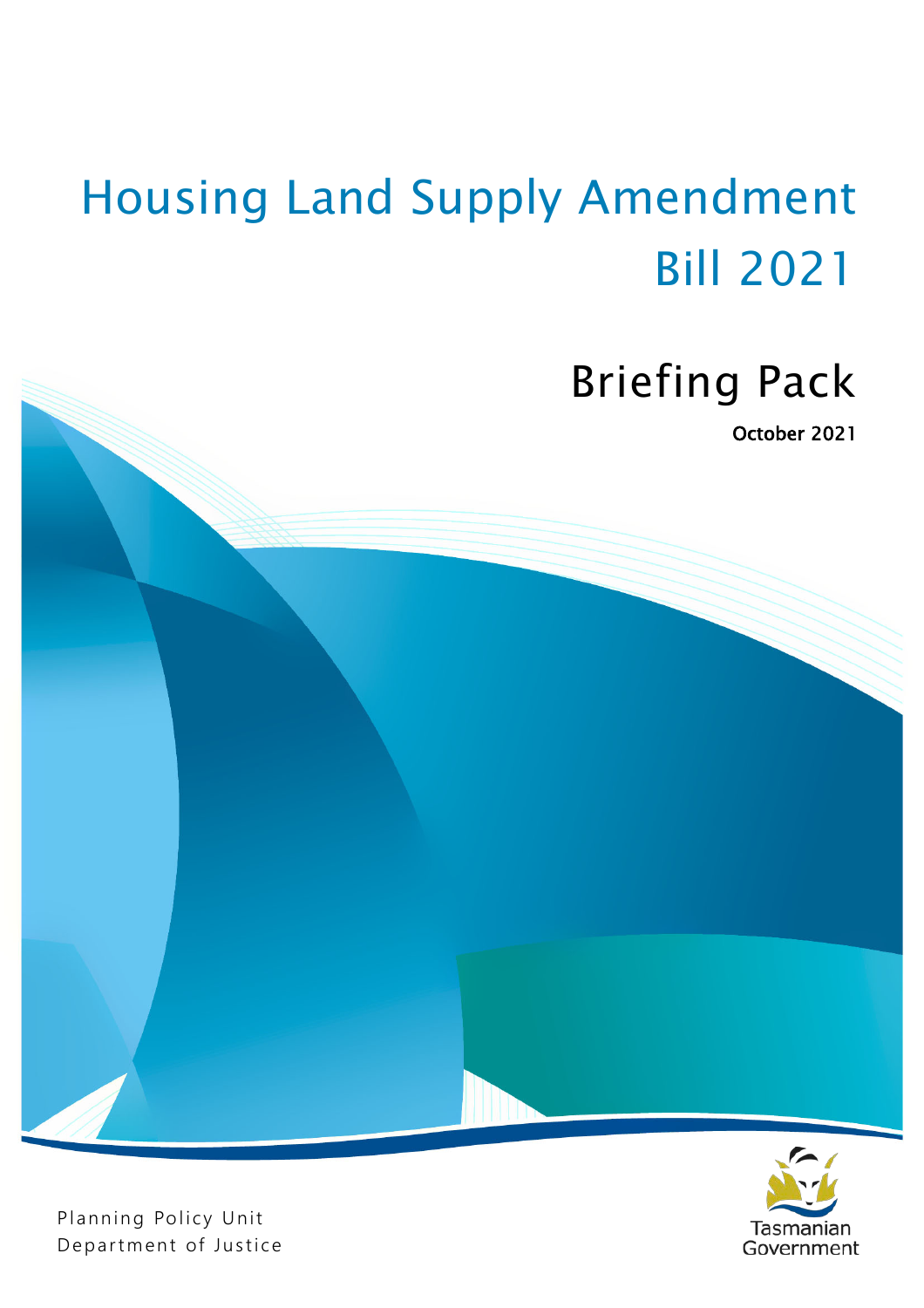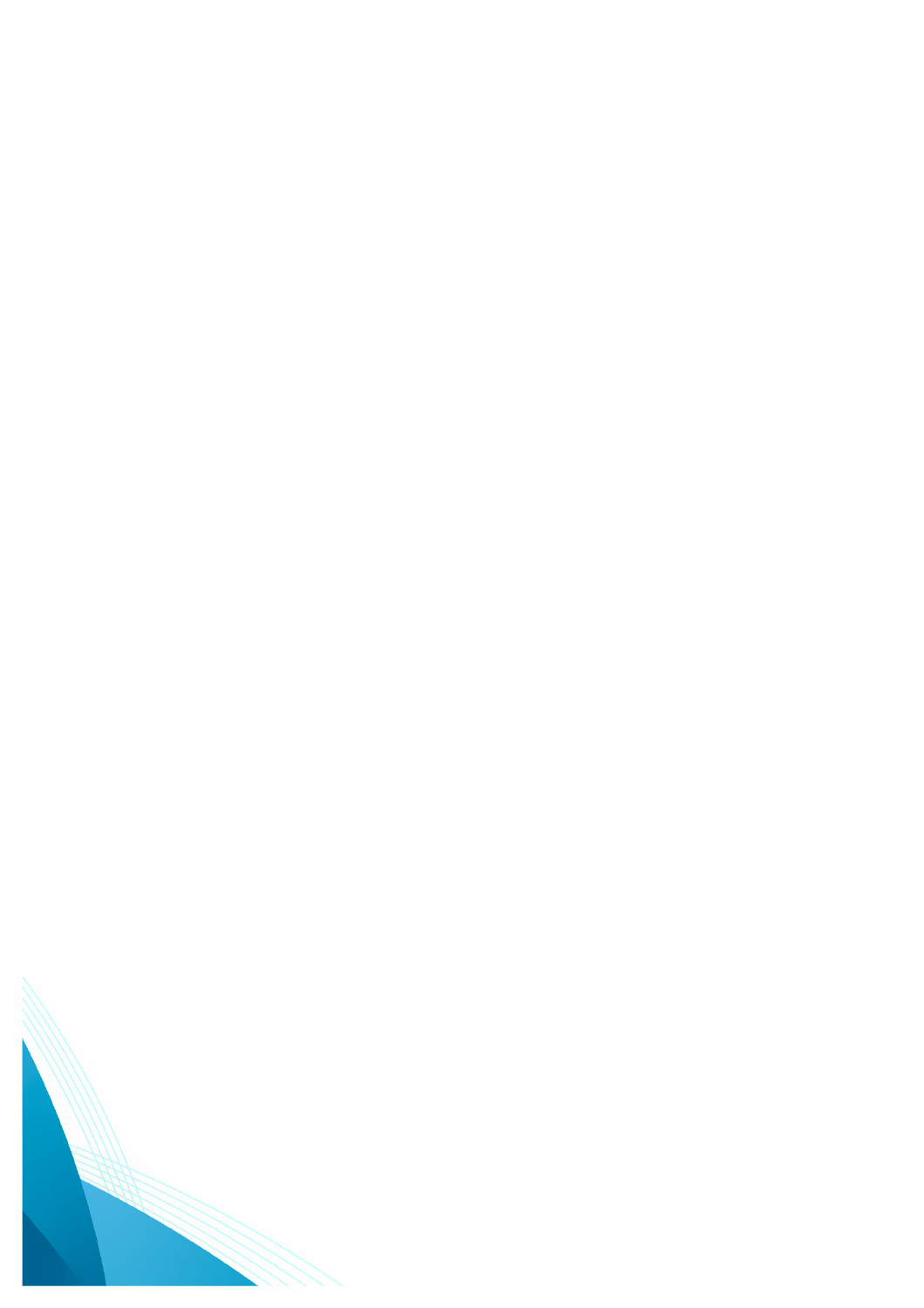# TABLE OF CONTENTS

| 2.                                                                  |       |                                                                             |  |  |  |
|---------------------------------------------------------------------|-------|-----------------------------------------------------------------------------|--|--|--|
| 3.                                                                  |       |                                                                             |  |  |  |
| 4.                                                                  |       |                                                                             |  |  |  |
| 5.                                                                  |       |                                                                             |  |  |  |
|                                                                     | 5.1   |                                                                             |  |  |  |
|                                                                     | 5.1.1 |                                                                             |  |  |  |
|                                                                     | 5.1.2 |                                                                             |  |  |  |
|                                                                     | 5.2   |                                                                             |  |  |  |
|                                                                     | 5.3   | More inclusive consultation and improved transparency for decision making 9 |  |  |  |
|                                                                     | 5.3.1 |                                                                             |  |  |  |
|                                                                     | 5.3.2 |                                                                             |  |  |  |
|                                                                     | 5.4   |                                                                             |  |  |  |
| APPENDIX 1 OVERVIEW OF THE CURRENT HOUSING LAND SUPPLY ACT 2018  12 |       |                                                                             |  |  |  |
|                                                                     |       |                                                                             |  |  |  |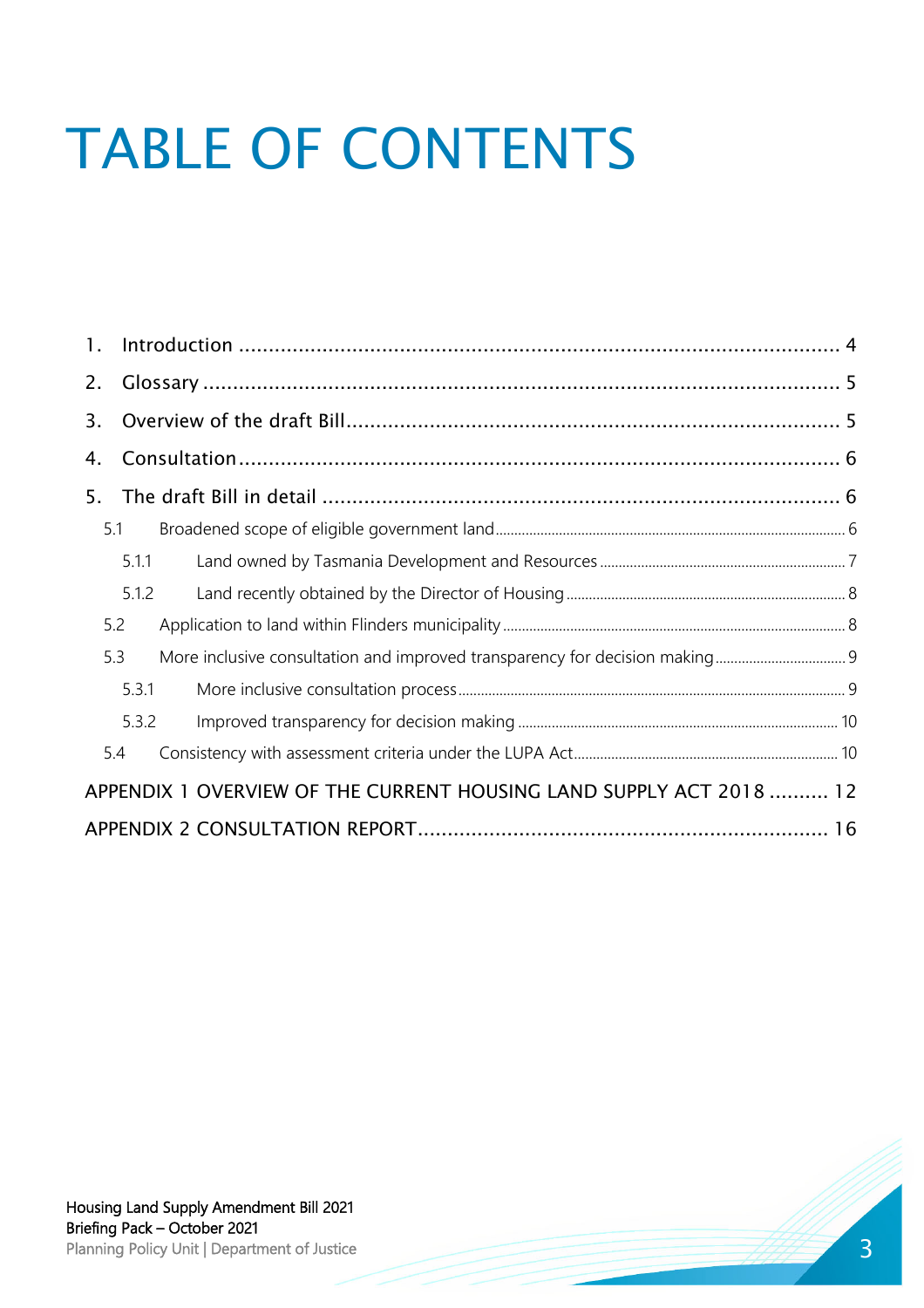# 1. Introduction

The *Housing Land Supply Act 2018* (the HLS Act) was developed following the then Premier's Housing Summit in 2018. It introduced a more direct process for rezoning and modifying planning scheme requirements for eligible government land to facilitate housing, particularly for affordable and social housing developments.

The HLS Act targets land that is suitable for residential purposes and the provision of affordable housing through the making of Housing Land Supply Orders (Orders). It replaces the standard planning scheme amendment processes under the *Land Use Planning and Approvals Act 1993* (the LUPA Act) providing shorter timeframes for the assessment and approval of specific land, while still maintaining the same rigorous assessment criteria for determining the suitability of the land for  $r$ esidential development $^1$  $^1$ .

To date, five Housing Land Supply Orders (Orders) have been made under the HLS Act for land across all the three regions in the State at Rokeby, West Moonah, Devonport, Newnham and Huntingfield. A total of around 40ha has now been rezoned for housing purposes and transferred to the Director of Housing under the *Homes Act 1935[2](#page-3-1)* . More draft Orders are currently being progressed for areas around the State to further assist with the Director of Housing's work program for providing more affordable and social housing options for Tasmanians.

At the time of introducing the HLS Act, there was strong demand for housing in Tasmania. This demand has only been further amplified in recent times with significant house and rental price rises and increased demand for housing in general. The impacts of the COVID-19 pandemic have also driven demand for housing in regional areas of Australia outside the major mainland cities.

With the continued demand for housing, more needs to be done across a number of sectors with intervention ranging beyond the planning system. However, further assistance can be provided through the HLS Act with more government land being made eligible for consideration. The draft Housing Land Supply Amendment Bill 2021 (the draft Bill) aims to achieve this.

 $\overline{a}$ 

<span id="page-3-0"></span><sup>&</sup>lt;sup>1</sup> More information on the *Housing Land Supply Act 2018* is available in **Appendix 1** and on the Tasmanian Planning [Reform website.](https://www.planningreform.tas.gov.au/planning/housing-land-supply-orders)

<span id="page-3-1"></span><sup>2</sup> The *Homes Act 1935* establishes the legal framework under which the Director of Housing provides housing assistance and support services for 'eligible persons' in Tasmania. More information is available on the Department of [Communities Tasmania website.](https://www.communities.tas.gov.au/housing/housing-connect/eligible-persons-under-the-homes-act)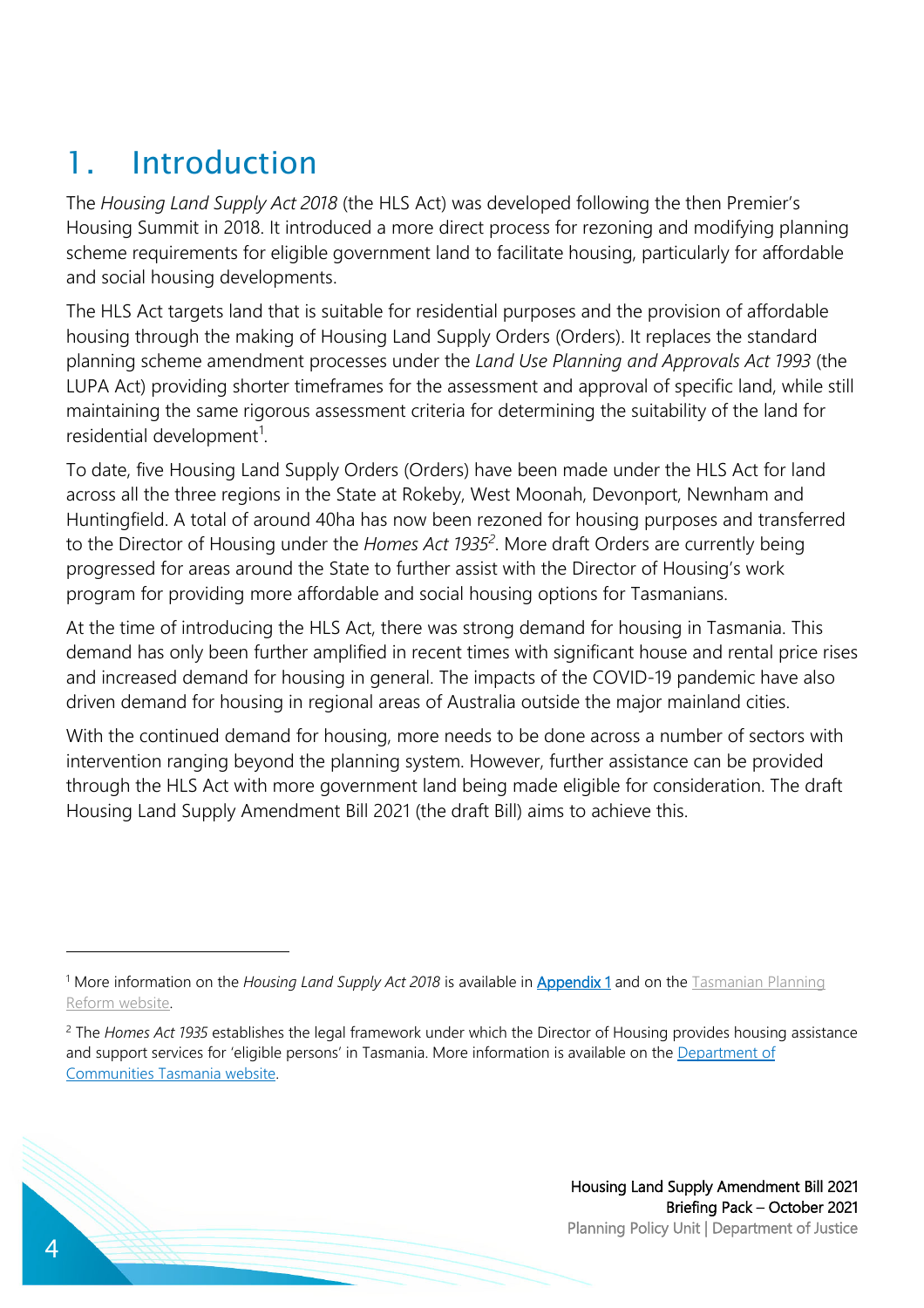# 2. Glossary

The following acronyms and abbreviations are used in this report.

| draft Bill      | Housing Land Supply Amendment Bill 2021                                               |
|-----------------|---------------------------------------------------------------------------------------|
| Homes Act land  | land owned, vested in, or held by the Director of<br>Housing under the Homes Act 1935 |
| <b>HLS Act</b>  | Housing Land Supply Act 2018                                                          |
| <b>LPS</b>      | Local Provisions Schedule                                                             |
| <b>LUPA Act</b> | Land Use Planning and Approvals Act 1993                                              |
| Orders          | Housing Land Supply Orders                                                            |
| <b>SPPs</b>     | <b>State Planning Provisions</b>                                                      |

# 3. Overview of the draft Bill

The draft Bill proposes amendments to the HLS Act to broaden the scope of eligible government land in order to deliver more affordable and social housing in Tasmania under the *Homes Act 1935*. It also better aligns the assessment criteria with the normal assessment process under the LUPA Act and improves transparency for decision making.

The amendments proposed to the HLS Act:

- broaden the scope of eligible government land, to include land:
	- owned by Tasmania Development and Resources prior to the HLS Act coming into effect; and
	- obtained by the Director of Housing (that was not previously eligible government land) since the HLS Act came into effect;
- enable the consideration of an Order for eligible government land within the Flinders municipality;
- deliver a more inclusive consultation process and improved transparency in the decision making processes by:
	- requiring public consultation for 28 days on all proposed Housing Land Supply Orders;
	- requiring the Minister to give more detailed reasons on how a proposed Housing Land Supply Order is considered to meet the requirements of the HLS Act; and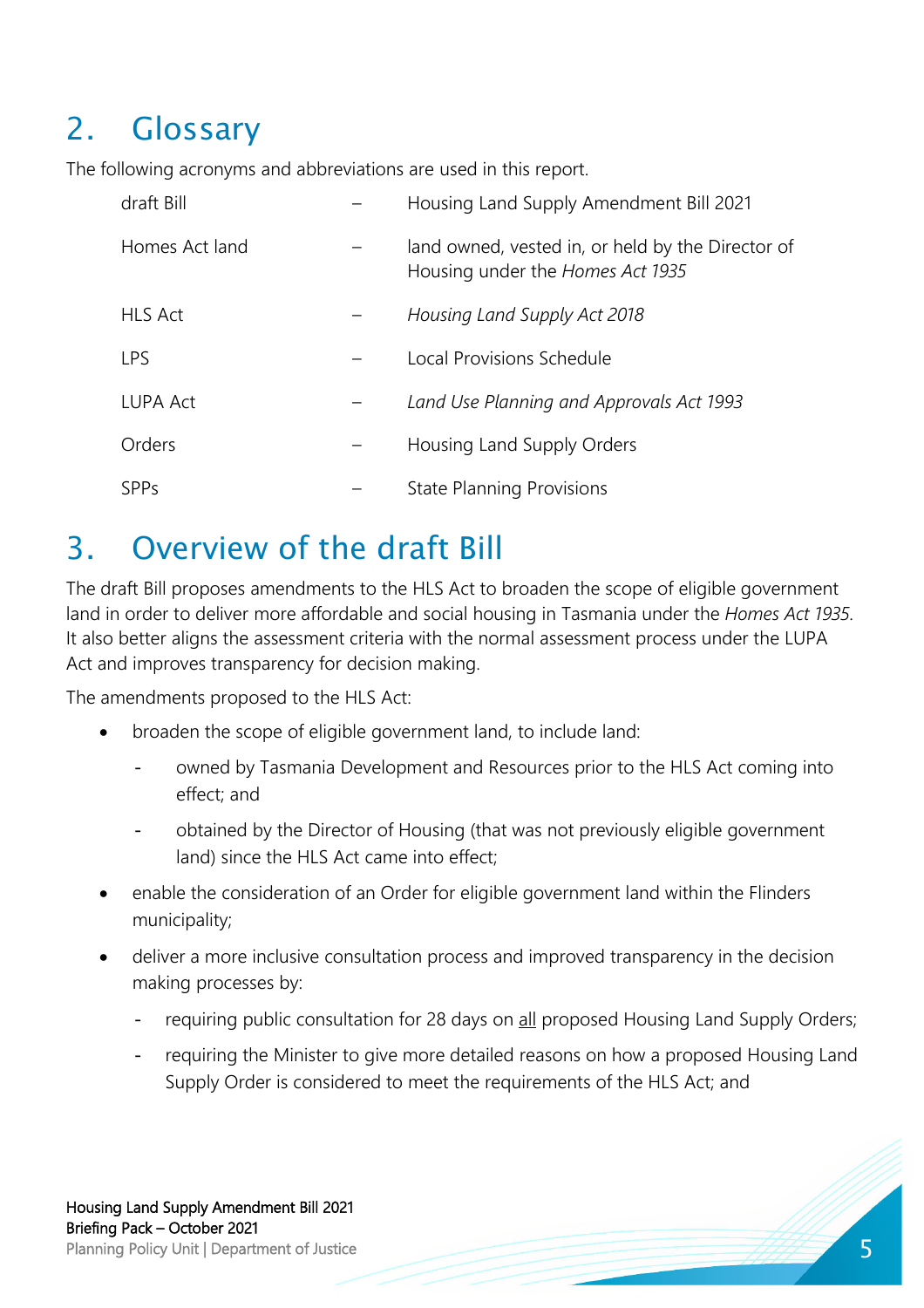- providing a clear process for the Minister to follow if it is determined to not progress a proposed Order after consultation; and
- better align the assessment criteria with the LUPA Act in relation to the current regional land use strategies and the future Tasmanian Planning Policies.

A general overview of the current HLS Act is given in [Appendix 1.](#page-11-0)

# 4. Consultation

Public consultation on the draft Bill was open for 5 weeks, from 28 July 2021 to 1 September 2021. This was supported by an Information Package to assist people to clearly understand the draft bill and its intended purpose, and included a consultation report responding to issues raised in the initial 12 week targeted consultation on an earlier version of the draft Bill.

Letters were sent to all those consulted during the initial targeted consultation on the draft Bill inviting submissions on the revised draft Bill as part of the additional public consultation.

Details on the issues raised in the submissions and responses are contained in the Consultation Report in [Appendix 2.](#page-15-0)

# 5. The draft Bill in detail

### 5.1 Broadened scope of eligible government land

Demand for housing in Tasmania is increasing, with demand for affordable and social housing being more acute now than when the HLS Act was introduced in 2018. Further assistance can be provided through the HLS Act with more government land being made eligible for consideration.

Currently, the HLS Act only allows certain government land to be considered for an Order. This is limited to land that was owned, vested in, or held by the Director of Housing under the *Homes Act 1935* (referred to as Homes Act land), or was Crown land, before the HLS Act commenced in 2018. It also excludes land that is:

- reserved under the *Nature Conservation Act 2002*;
- managed under the *National Parks and Reserves Management Act 2002*;
- managed under the *Wellington Park Act 1993*;
- permanent timber production zone land under the *Forest Management Act 2013*; or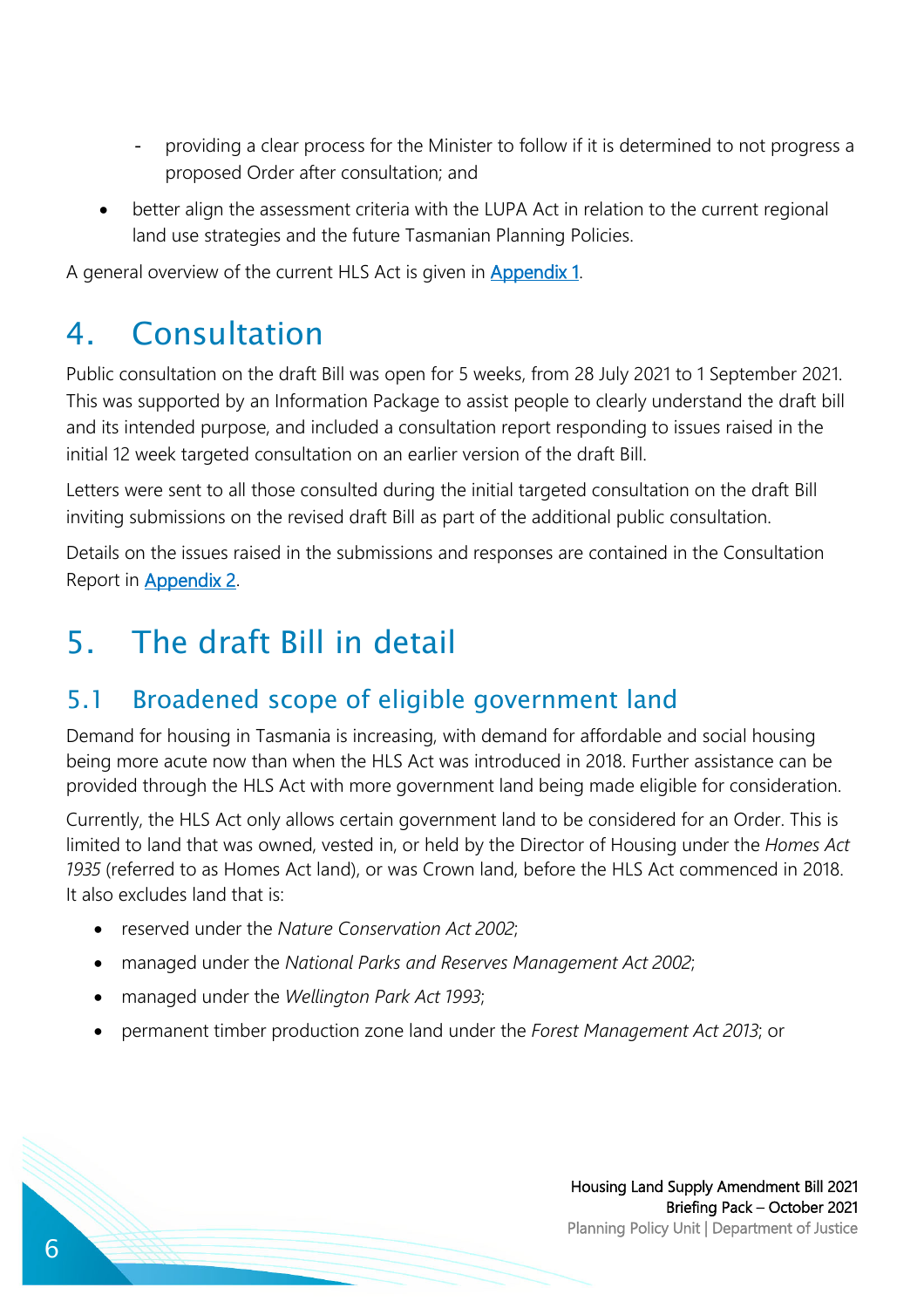• future potential production forest land under the *Forestry (Rebuilding the Forest Industry) Act 2014*.

The HLS Act was originally intended for surplus government land or land already owned or managed by the Director of Housing. However, with a number of Orders now made, the availability of suitable, eligible government land is limited, and more needs to be done to assist with the Tasmania's acute housing shortage.

Having a broader range of government land eligible for consideration under the HLS Act will further assist the Director of Housing's work program by delivering more land for affordable housing sooner.

The draft Bill captures two additional types of government land for consideration as an Order:

- land owned by Tasmania Development and Resources; and
- land obtained by the Director of Housing after the HLS Act came into effect.

The draft Bill retains the same exclusions for reserved and forestry land, as outlined above, and assessment criteria.

#### 5.1.1 Land owned by Tasmania Development and Resources

#### (Refer to sections 4 and 5 of the draft Bill - amended section 3 and new section 5(5) of the HLS Act)

The draft Bill enables land owned by Tasmania Development and Resources (a Tasmanian government entity) to be considered for an Order under the HLS Act. This land was unintentionally excluded from the original HLS Act as it was thought at the time to be Crown land as defined under the *Crown Lands Act 1976*. While technically not Crown Land, it is land owned by the State Government.

Tasmania Development and Resources currently owns around 40 land parcels across Tasmania, with the majority being small sections of rural roads or road reserves, which would not be suitable for residential purposes. Others are reserved land and therefore cannot be considered under the HLS Act.

The only properties that are potentially suitable for consideration as an Order are those that form part of the Launceston Techno Park at Kings Meadows (two parcels) or the Hobart Techno Park at Dowsing Point (two parcels). These are located within the existing urban footprints of Launceston and Hobart.

Land within the Techno Parks would only be considered if determined to be surplus to current and future needs and suitable for residential purposes under the criteria of the HLS Act. The draft Bill requires the Tasmanian Development Board, established under the *Tasmanian Development Act 1983*, to give consent for any such land to be considered for an Order. There is currently no intention to consider any land located at the Hobart Techno Park.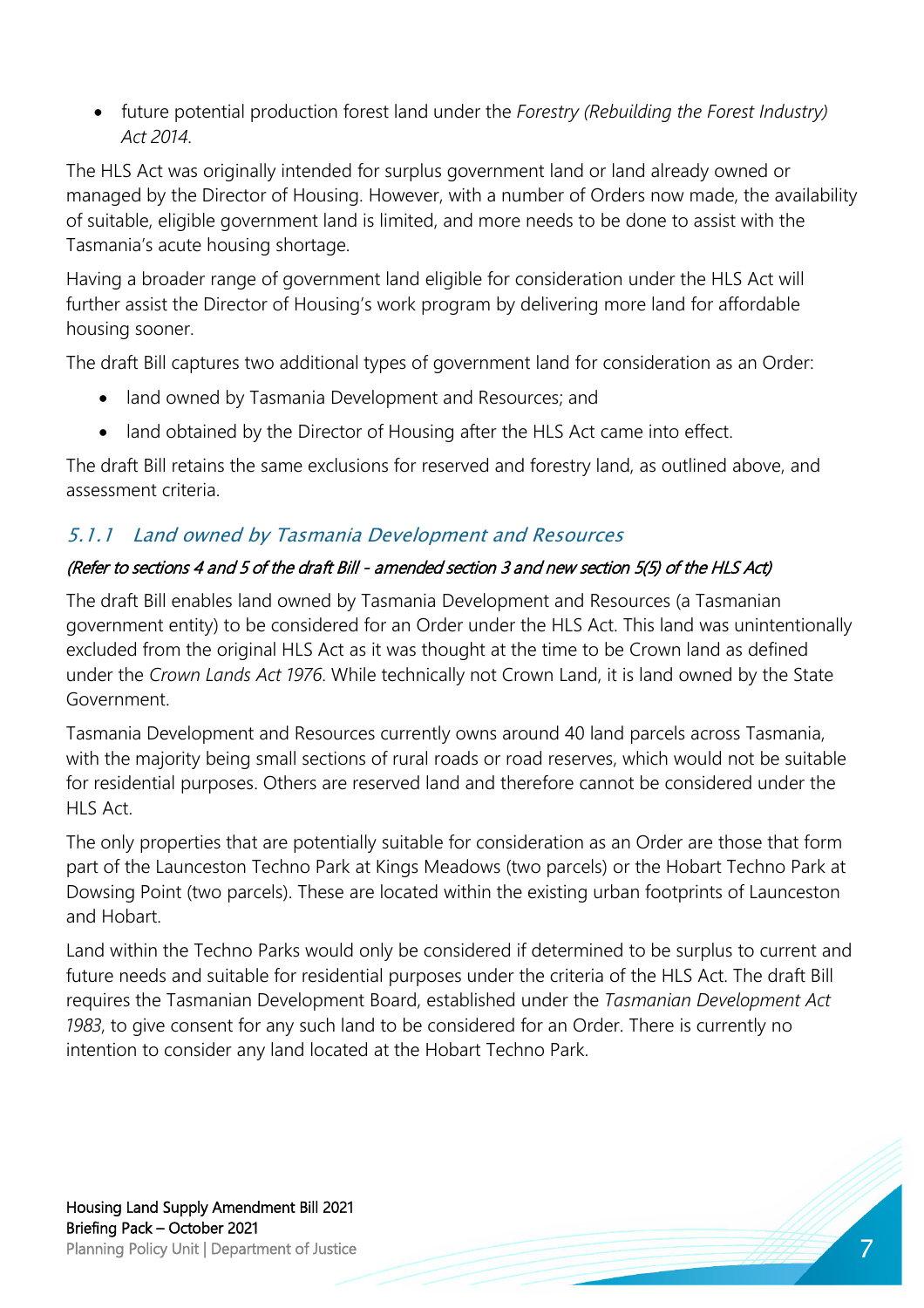#### 5.1.2 Land recently obtained by the Director of Housing

#### (Refer to section 5 of the draft Bill – amended sections 5(1)(b) of the HLS Act)

The draft Bill proposes to broaden the scope of eligible government land to include land obtained by the Director of Housing under the *Homes Act 1935* (Homes Act land) after the commencement of the HLS Act. This is proposed in response to comments received during the initial consultation on the draft Bill, specifically the need to promote more affordable housing through planning schemes.

Currently, an Order can only be considered for land that was Crown land or Homes Act land before the HLS Act came not effect in July 2018.

To be eligible under the HLS Act, the recently obtained land must meet the same criteria, in that it must not be reserved or forestry land, and must satisfy the same planning requirements as all other government land.

## 5.2 Application to land within Flinders municipality

#### (Refer to sections 5 and 6 of the draft Bill – new sections 5(6), 6(2)(a) and (ab) of the HLS Act)

The draft Bill enables land within the Flinders municipality to be considered for an Order under the HLS Act subject to modified assessment criteria.

The lack of public transport and reticulated services on Flinders Island currently limit the consideration of an Order under the HLS Act criteria. The proposed changes allow for the consideration of land on Flinders Island by:

- excluding the need for such land to be proximate to public transport; and
- allowing for land to be included within the Residential Zone under the Flinders Planning Scheme 2000, or the Low Density Residential Zone or the Village Zone under the Tasmanian Planning Scheme, provided the Minister is satisfied land can be provided with adequate water supply, wastewater treatment and stormwater management.

The changes provide rezoning opportunities for affordable and social housing developments to meet the needs of the small communities on Flinders Island, such as Lady Barron, as identified by the Department of Communities Tasmania.

It is not intended at this point to broaden the scope to all other small communities in Tasmania. The change is specifically aimed at the Flinders Island communities taking into account the unique circumstances that exist as acknowledged under the Northern Tasmania Regional Land Use Strategy.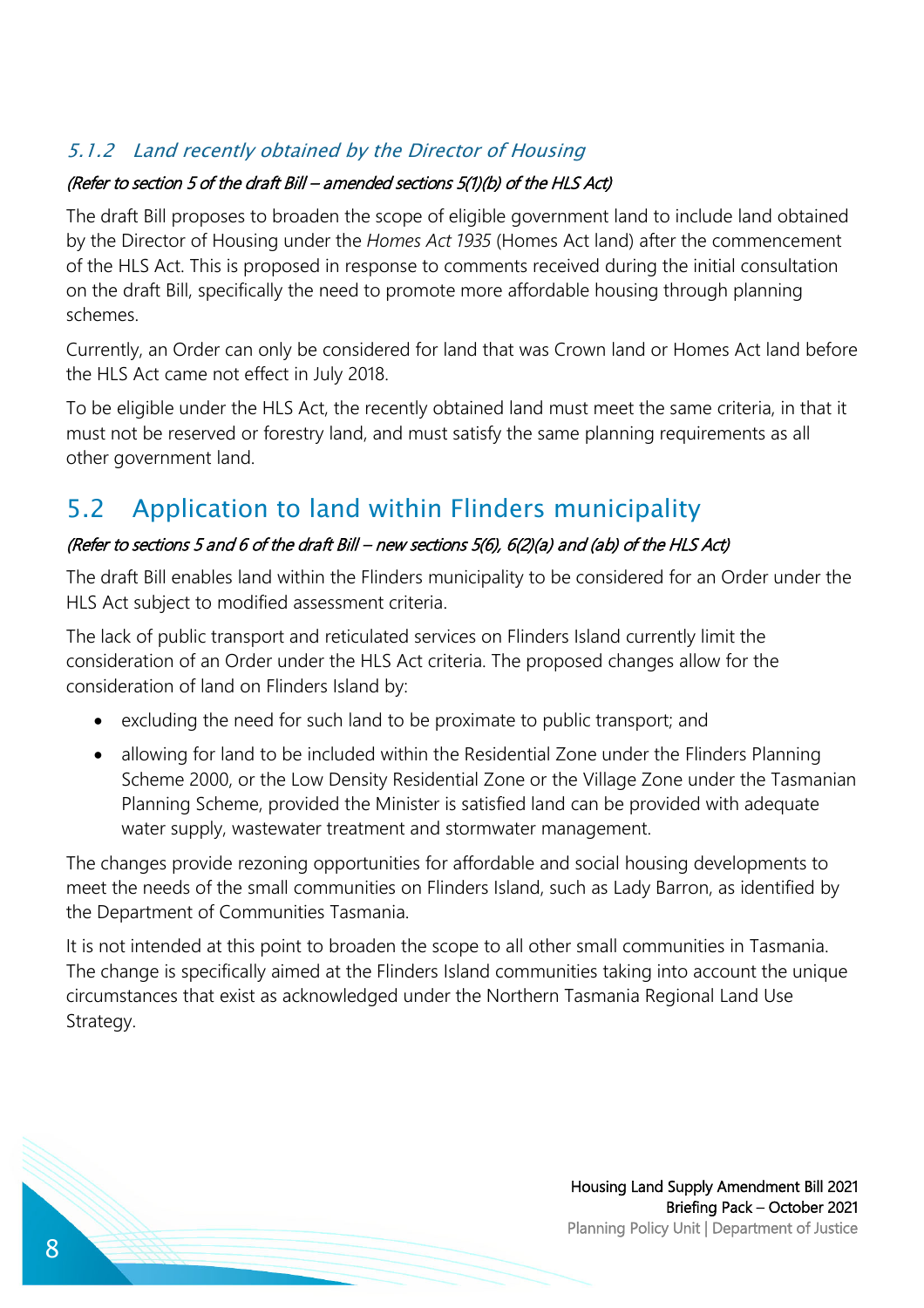# 5.3 More inclusive consultation and improved transparency for decision making

It is important that the HLS Act provides both meaningful and inclusive consultation on proposed Housing Land Supply Orders. With the experience of operating the HLS Act and the expanded scope of eligible land, there is a need to improve the consultation process for proposed Orders and provide for improved transparency for decision making.

#### 5.3.1 More inclusive consultation process

#### (Refer to sections 8, 9, 10 and 12 of the draft Bill – amended sections 10, 12 and 13 and new section 29 of the HLS Act)

The Bill proposes amendments to the current consultation process under the HLS Act to require a 28-day public consultation period for all proposed Orders processed after this Bill comes into effect. This aligns the consultation process with the normal planning scheme amendment process under the *Land Use Planning and Approvals Act 1993*.

Specifically, the draft Bill requires:

- public notices to be published in the relevant newspapers announcing the commencement of the public exhibition process and inviting submissions – published before the commencement of the exhibition period, and again within the 14 day period after the commencement of the exhibition period;
- the exhibition documents to be made available for public viewing at:
	- o a nominated website address;
	- o the offices of the relevant council for the municipality in which the order is proposed;
	- o a Service Tasmania shop within that municipality (if any); and
	- o a Service Tasmania shop that is within another municipality of it is the closest to the site subject to the proposed order.
- Written notice to be given to all defined 'interested persons' announcing the commencement of the public consultation period.

The exhibition documents include:

- a copy of the proposed Order;
- a statement of reasons from the Minister on why they want to make the proposed order and their opinion in relation to satisfying the planning assessment criteria in sections 5(2), 6(1) and 6(2) of the HLS Act; and
- any other information that the Minister thinks fit.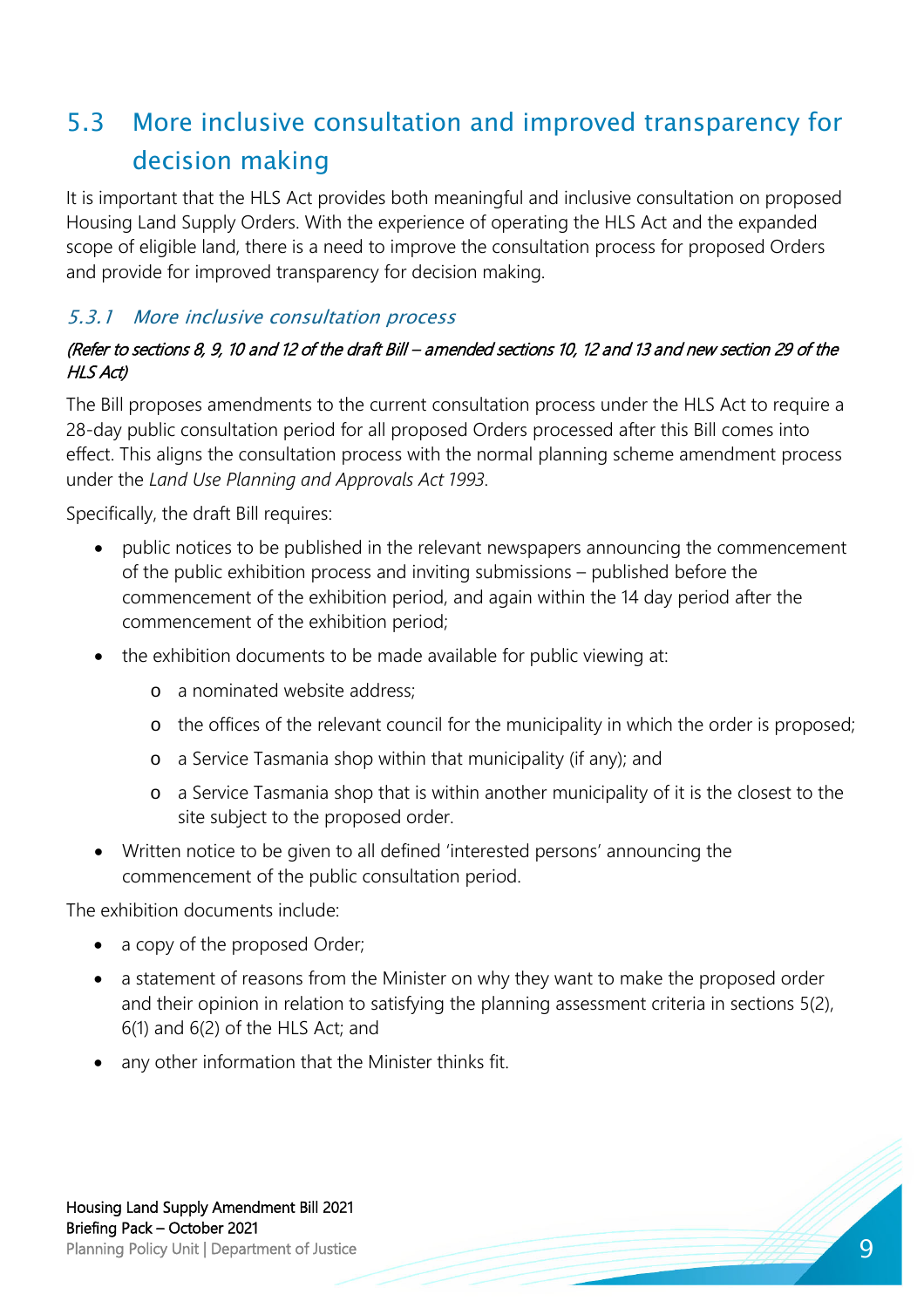The draft Bill includes transitional arrangements for any proposed Orders that are being considered but have not been finalised at the time of the amended HLS Act coming into effect. For proposed orders that have undergone consultation, or are currently undergoing consultation, under the former provisions of the HLS Act, the proposed Order continues as per the process and provisions of the former HLS Act.

The relevant matters that may be included in a submission on a proposed Order have also been further clarified. The amendments align the matters with those that the Minister's statement of reasons must contain, specifically the planning assessment criteria under sections 5(2), 6(1) and 6(2) of the HLS Act.

This will ensure a more inclusive process and broader public input on all future proposed Orders.

#### 5.3.2 Improved transparency for decision making

#### (Refer to sections 7, 9 and 11 of the draft Bill – amended sections 9(3) and 12 and new section 13A of the HLS Act)

With the more inclusive consultation process, there is also a need to make better quality information available for the public, key stakeholders and Parliament to make an informed view on a proposed Order.

The amendments require the Minister when consulting on a proposed Order, and tabling the Order in Parliament, to provide a clear statement outlining their opinion on how it satisfies the relevant criteria under the HLS Act. Specifically, the Minister must provide their opinion in relation to the planning assessment criteria in sections 5(2), 6(1) and 6(2) of the HLS Act.

The draft Bill also provides a clear process for the Minister to follow if it is determined to not progress a proposed Order after consultation. Notice must be given to all interested persons and each person who made a submission on the proposed Order.

The notice must give reasons why the Minister has made this decision, and the Minister's reasons and each submission is made available on the Department's website for a period of at least 6 months. This delivers transparency in the decision making process, consistent with the making of an Order.

### 5.4 Consistency with assessment criteria under the LUPA Act

#### (Refer to section 6 of the draft Bill – amended section 6(1)(a) of the HLS Act)

Currently, there are inconsistencies in the planning assessment criteria between the HLS Act and the LUPA Act for considering rezoning proposals, specifically in relation to regional land use strategies and the future Tasmanian Planning Policies.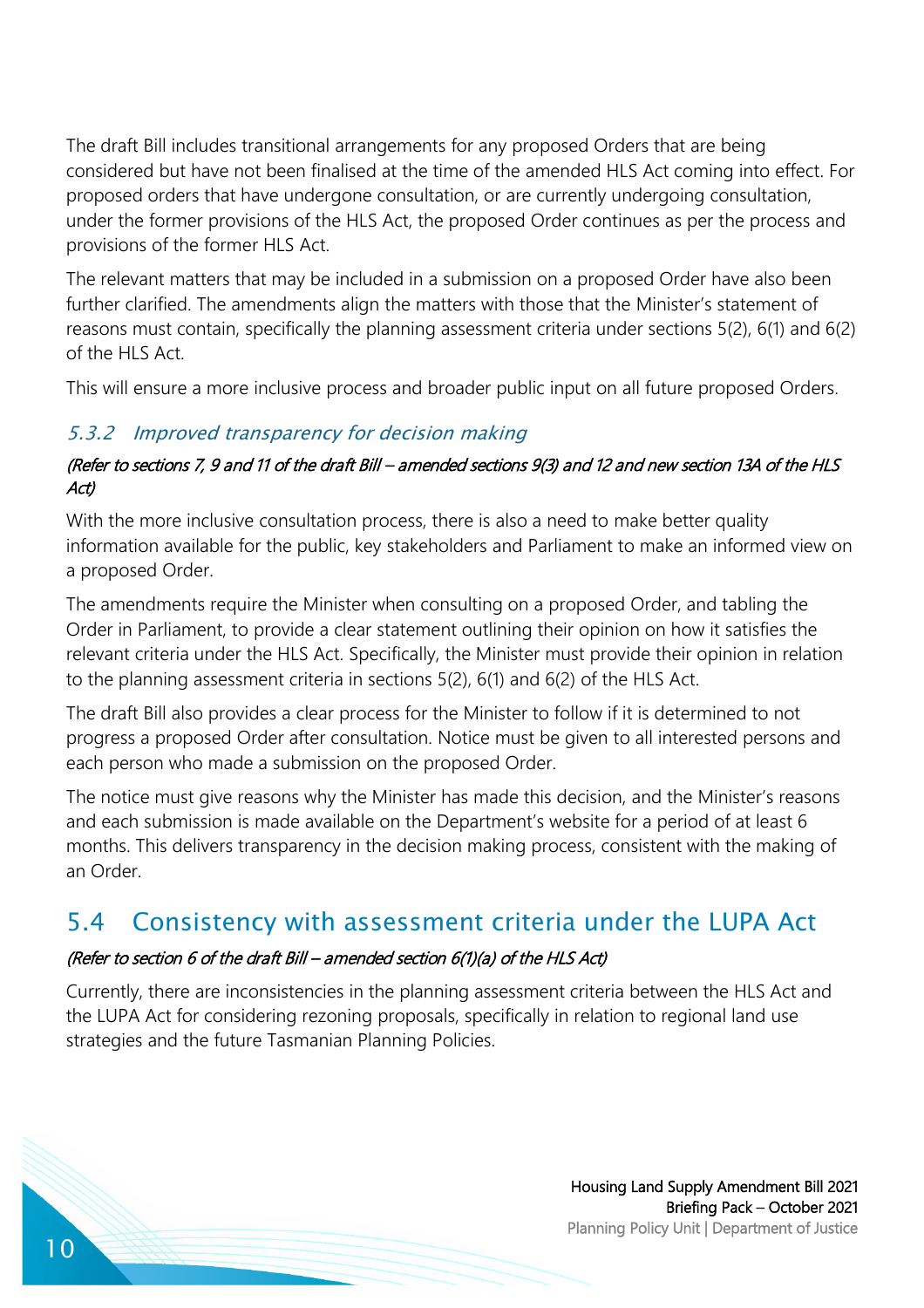To make an Order under the HLS Act, the Minister must be satisfied that it is 'consistent' with the regional land use strategy. By contrast the criteria under the LUPA Act requires a proposal to change the zoning of land to be 'as far as practicable' consistent with the regional land use strategy. The HLS Act assessment criteria also makes no reference to the Tasmanian Planning Policies.

The inconsistencies arose following amendments to the LUPA Act in December 2018 which established the framework for making the Tasmanian Planning Policies, and amended the assessment criteria for rezoning proposals. The amendments to the LUPA Act postdate the HLS Act, which came into effect in July 2018.

The draft Bill delivers consistency between the HLS Act and the LUPA Act assessment criteria by requiring a rezoning proposed as part of an Order to:

- be, as far as practicable, consistent with relevant regional land use strategy; and
- satisfy the relevant criteria in the Tasmanian Planning Policies, once made.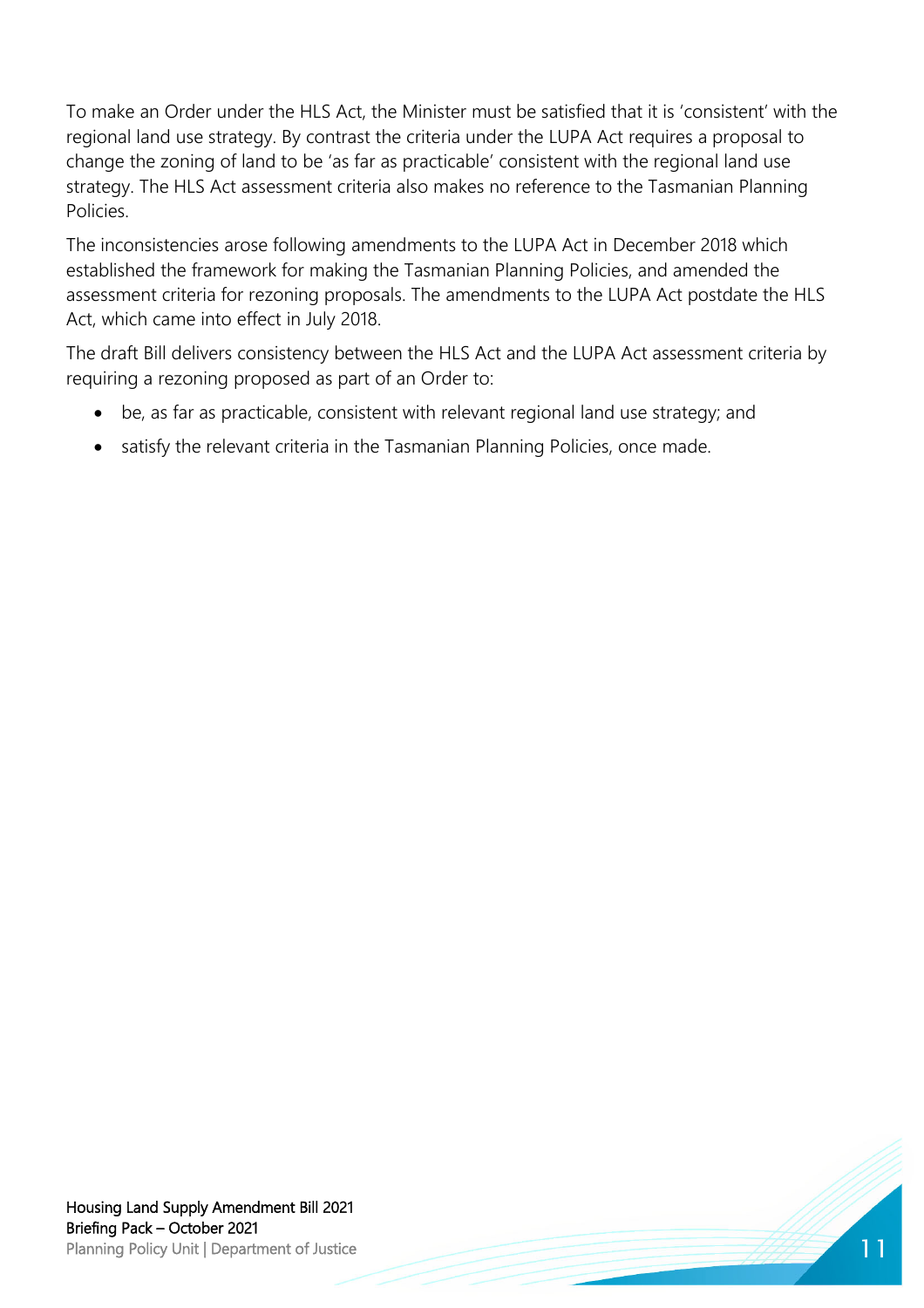# <span id="page-11-0"></span>APPENDIX 1 OVERVIEW OF THE CURRENT HOUSING LAND SUPPLY ACT 2018

### Purpose

The HLS Act was introduced in response to the then Premier's Housing Summit in March 2018. It provides a more direct process for rezoning and modifying planning scheme requirements to deliver housing, particularly affordable and social housing, on suitable government land. It provides assistance in alleviating the acute housing shortage and will continue to be used until it ceases to have effect in July 2023.

The HLS Act enables the making of an Order to rezone, or modify the planning scheme requirements for, eligible government land for housing.

### Roles and Responsibilities

The Minister for Planning is responsible for preparing, consulting on, and making an Order under the HLS Act.

The Parliament of Tasmania (the House of Assembly and the Legislative Council) has a role in considering a proposed Order and may disallow it.

The Tasmanian Planning Commission is responsible for making amendments to the relevant planning scheme to implement an Order.

The local council (as the planning authority) will assess any development applications relating to the subdivision of land and the construction of houses after the making of an Order.

### Eligible Land

The current HLS Act only allows certain government land to be considered for an Order. This is limited to land that was owned, vested in or held by the Director of Housing, or was Crown land, before the HLS Act commenced in 2018. It also excludes land that is:

- reserved under the *Nature Conservation Act 2002*;
- managed under the *National Parks and Reserves Management Act 2002*;
- managed under the *Wellington Park Act 1993*;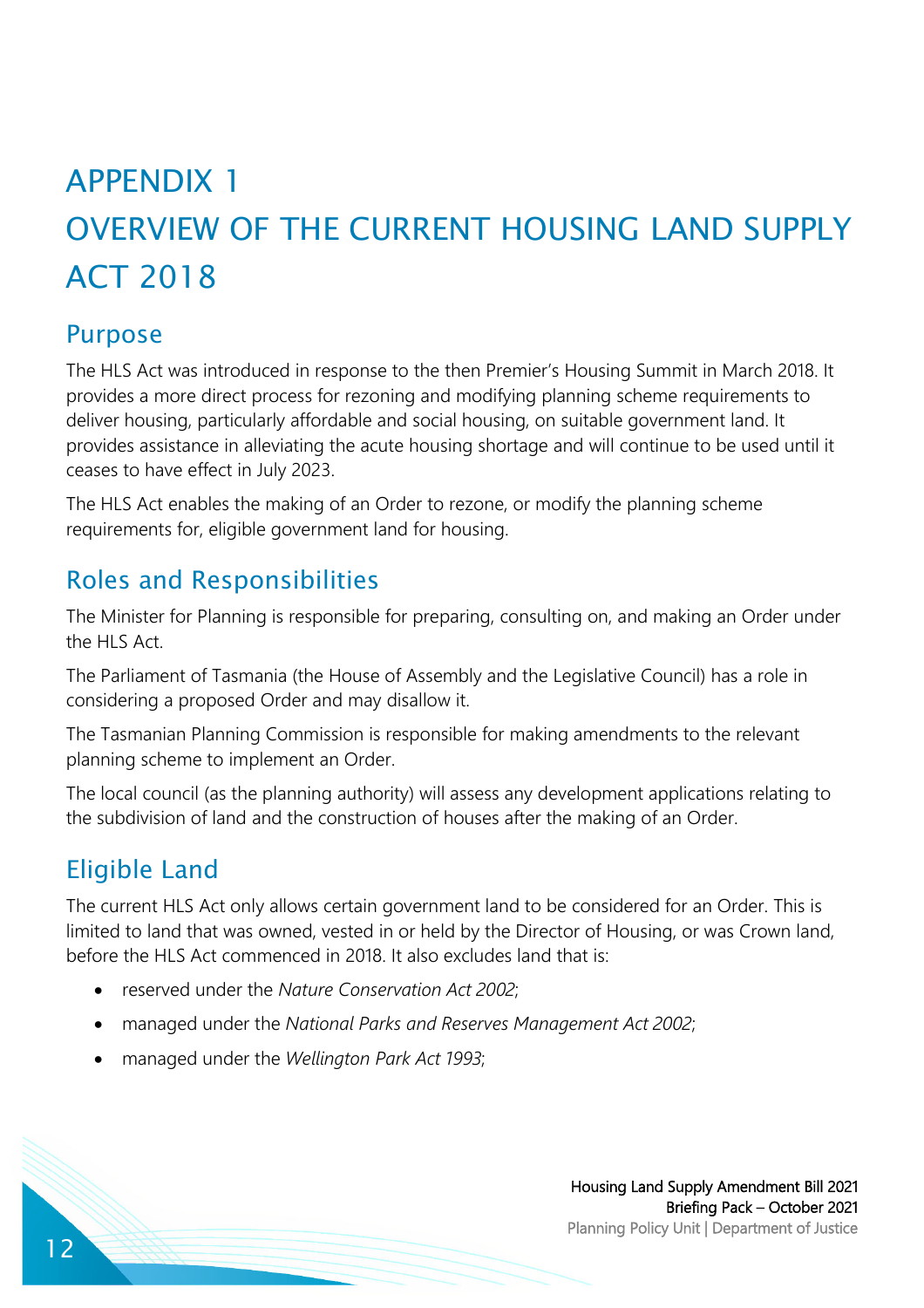- permanent timber production zone land under the *Forest Management Act 2013*; or
- future potential production forest land under the *Forestry (Rebuilding the Forest Industry) Act 2014*.

## Planning Assessment Criteria

The HLS Act sets a range of planning criteria for determining the suitability of the land and the intended zoning. These criteria must be satisfied to make an Order and include the Minister being satisfied with the following:

- there is a need for land to be made available for housing under the Homes Act to deliver affordable housing;
- the land is suitable for residential use and is appropriately located in proximity to public and commercial services, public transport and employment opportunities;
- the intended zone is consistent with the State Policies, the relevant regional land use strategy, and furthers the Schedule 1 objectives of the LUPA Act;
- the use and development of the land for residential purposes would not be significantly restricted by any codes that apply to the land under the relevant planning scheme;
- that it has regard to any Guidelines issued under section 8A of the LUPA Act;
- the environmental, economic and social effects, and the effect on Aboriginal and cultural heritage have been adequately considered;
- the intended zone would not be likely to create any significant land use conflicts; and
- the intended zone enables the land to be developed at least to a suburban density (consistent with the SPPs General Residential Zone).

## Consultation and Submissions

The Minister, in preparing an Order, must consult with 'interested persons' prescribed in the HLS Act. These are:

- the relevant planning authority (the local council), and any adjacent planning authority the Minister considers may be affected by the proposed Order;
- State agencies that the Minister considers have an interest in the proposed Order;
- State authorities, or other entities, that are likely be required to provide water, sewerage, telecommunications, electricity or gas to the land, or may have its services affected by the proposed Order;
- the owners or occupiers of land adjoining the proposed Order;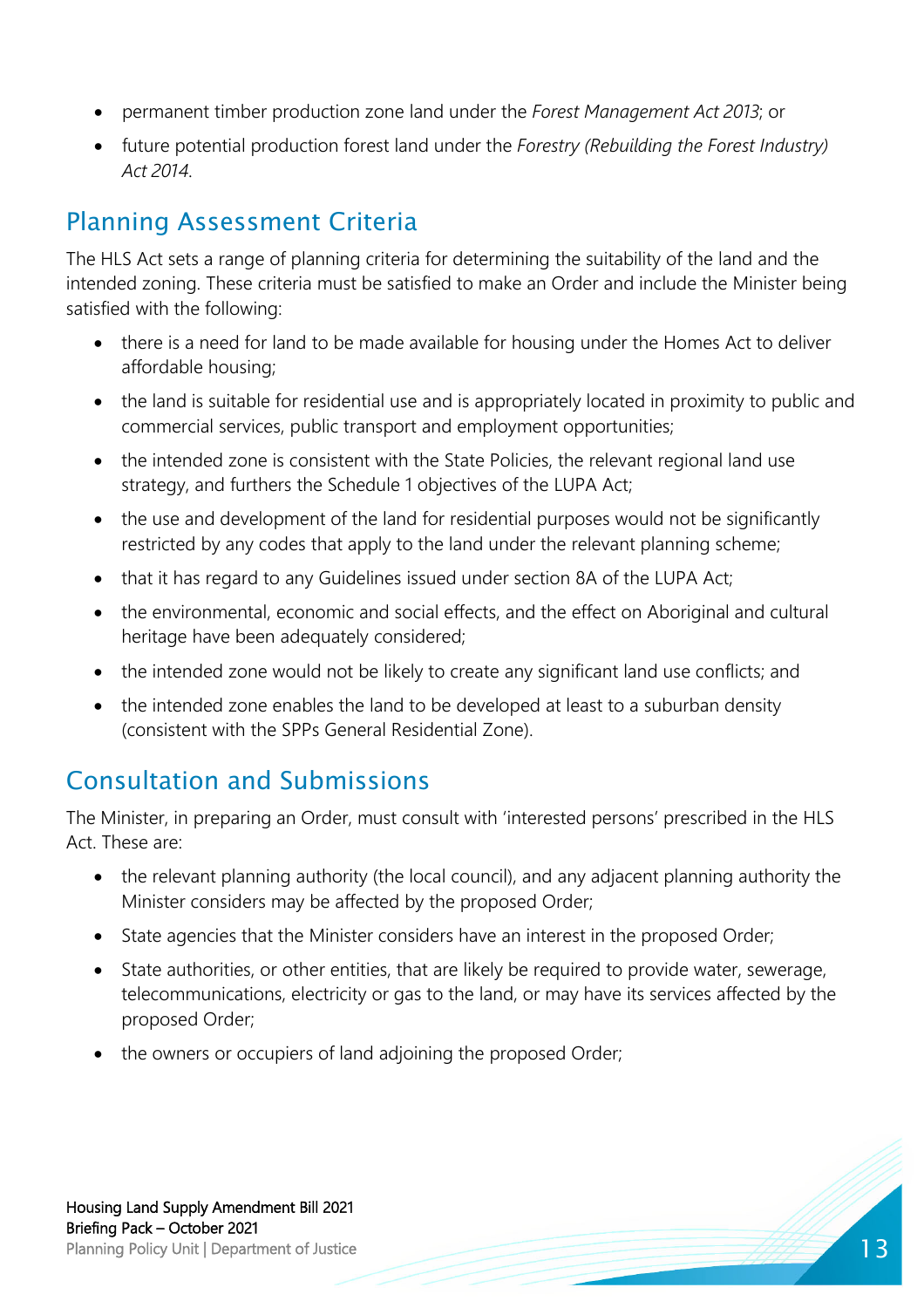- the owners or occupiers of any other land that the Minister considers may be affected by the proposed Order; and
- the Tasmania Fire Service, the Tasmanian Heritage Council, and the Aboriginal Heritage Council.

The Minister in consulting with 'interested persons' must give written notice of a proposed Order. The written notice must:

- contain a copy of the proposed Order and a statement of the reasons why the Minister wants to make the proposed Order; and
- invite submissions on the proposed Order.

Submissions on a proposed Order must be received within 14 days of receiving the notice, or a longer period allowed by the Minister. The submissions may relate to the following:

- the suitability of the land for residential use;
- the suitability of the zoning intended for the land; and
- the suitability of any the planning controls that will apply to the land.

### Parliamentary Scrutiny

Before making an Order, the Minister must table the proposed Order in both Houses of Parliament (the House of Assembly and the Legislative Council). The documentation tabled must include:

- the proposed Order and a statement of the reasons why the Minister wants to make the proposed Order;
- a copy of each submission received;
- the Minister's opinion on each submission;
- if the proposed Order has been altered, a statement as to how and why it was altered; and
- any other information that the Minister considers relevant to the proposed Order.

There is a 5 sitting day period in which both Houses of Parliament may disallow a proposed Order. The Minister may make the Order after the end of the disallowance period in both Houses of Parliament.

### Making of the Order and Amending the Planning Scheme

The making of an Order requires the Minister to publish a notice in the Gazette with an effective date.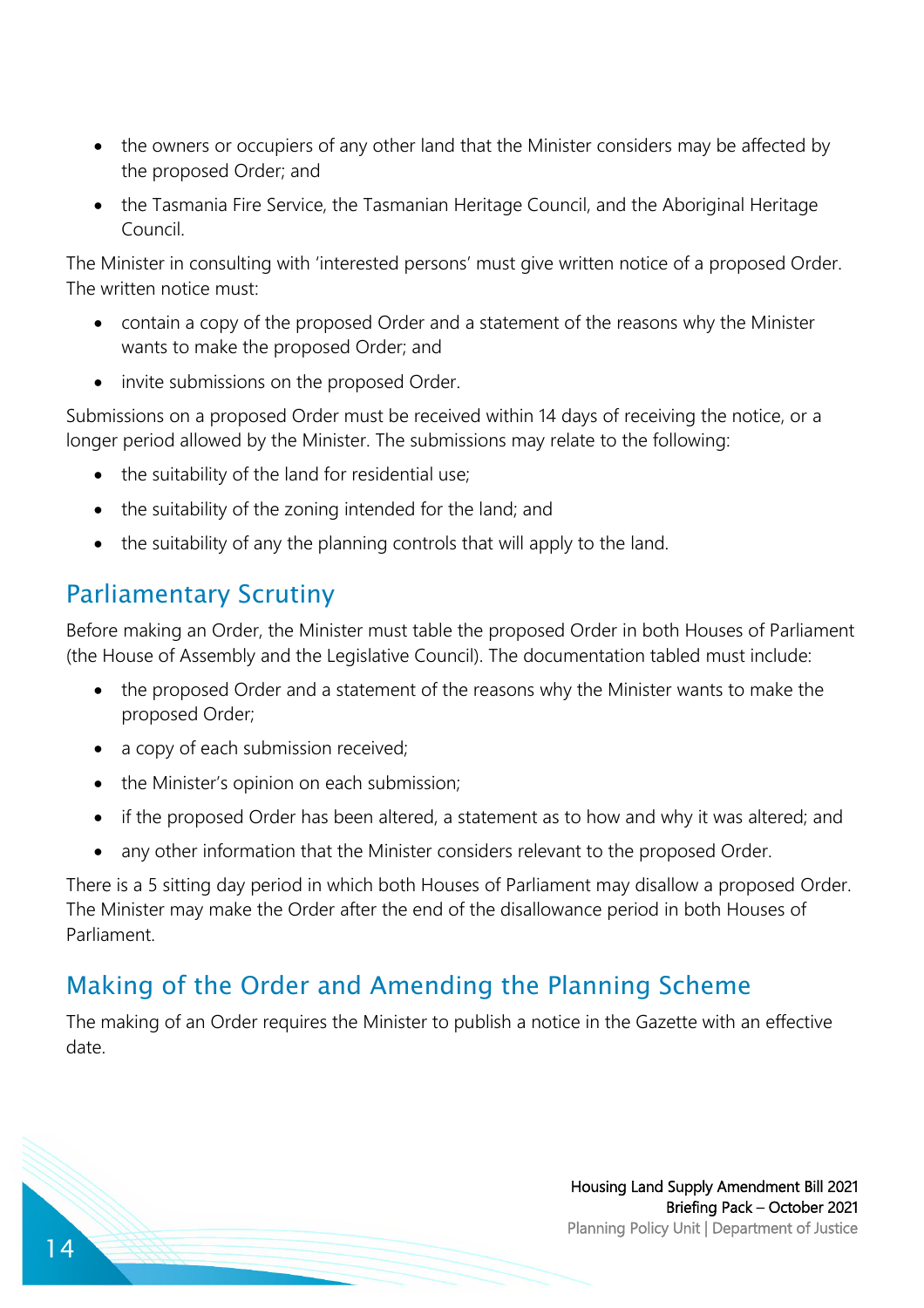The Minister directs the Tasmanian Planning Commission to make the necessary amendments to the relevant planning scheme to implement the made Order.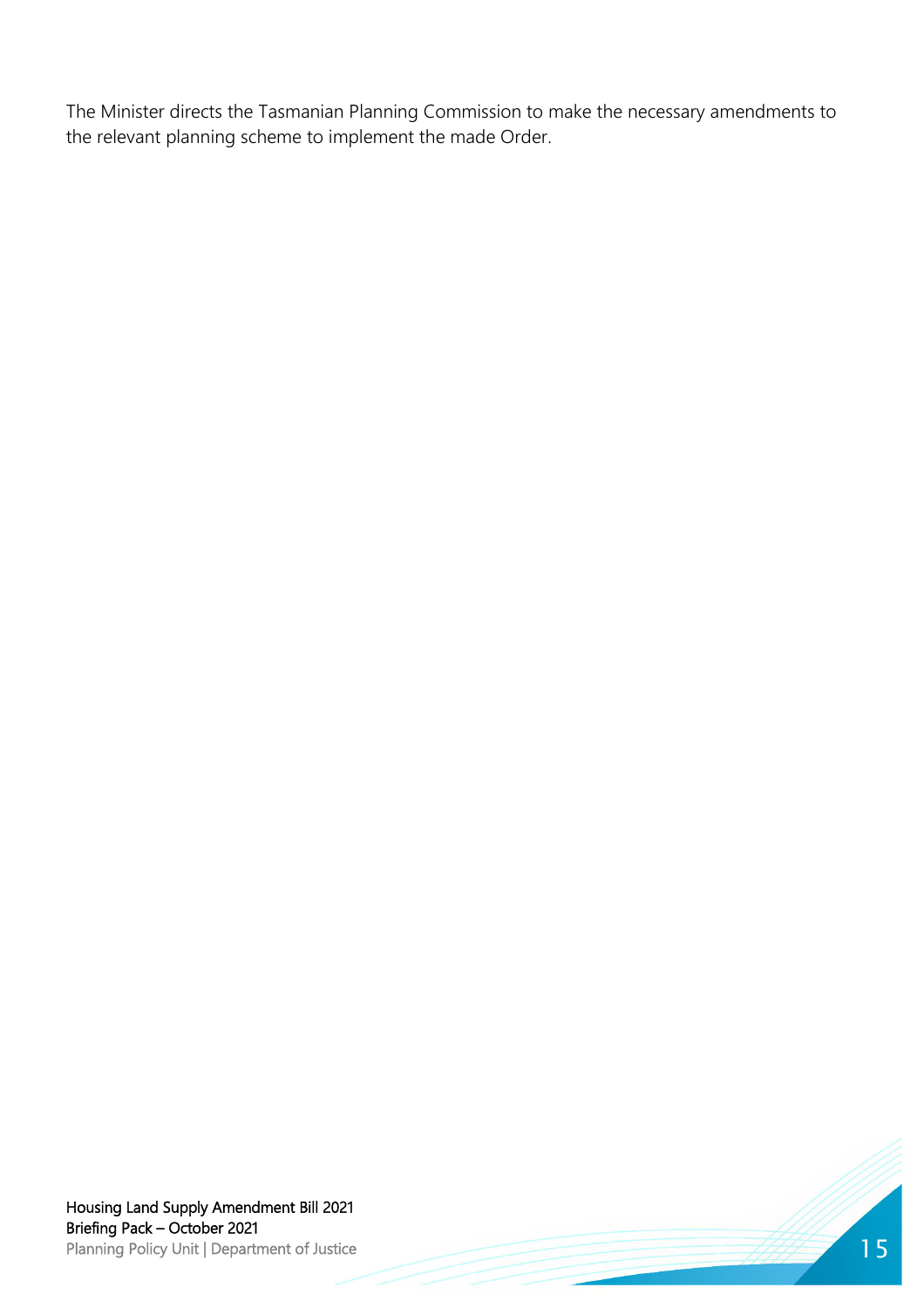# <span id="page-15-0"></span>APPENDIX 2 CONSULTATION REPORT